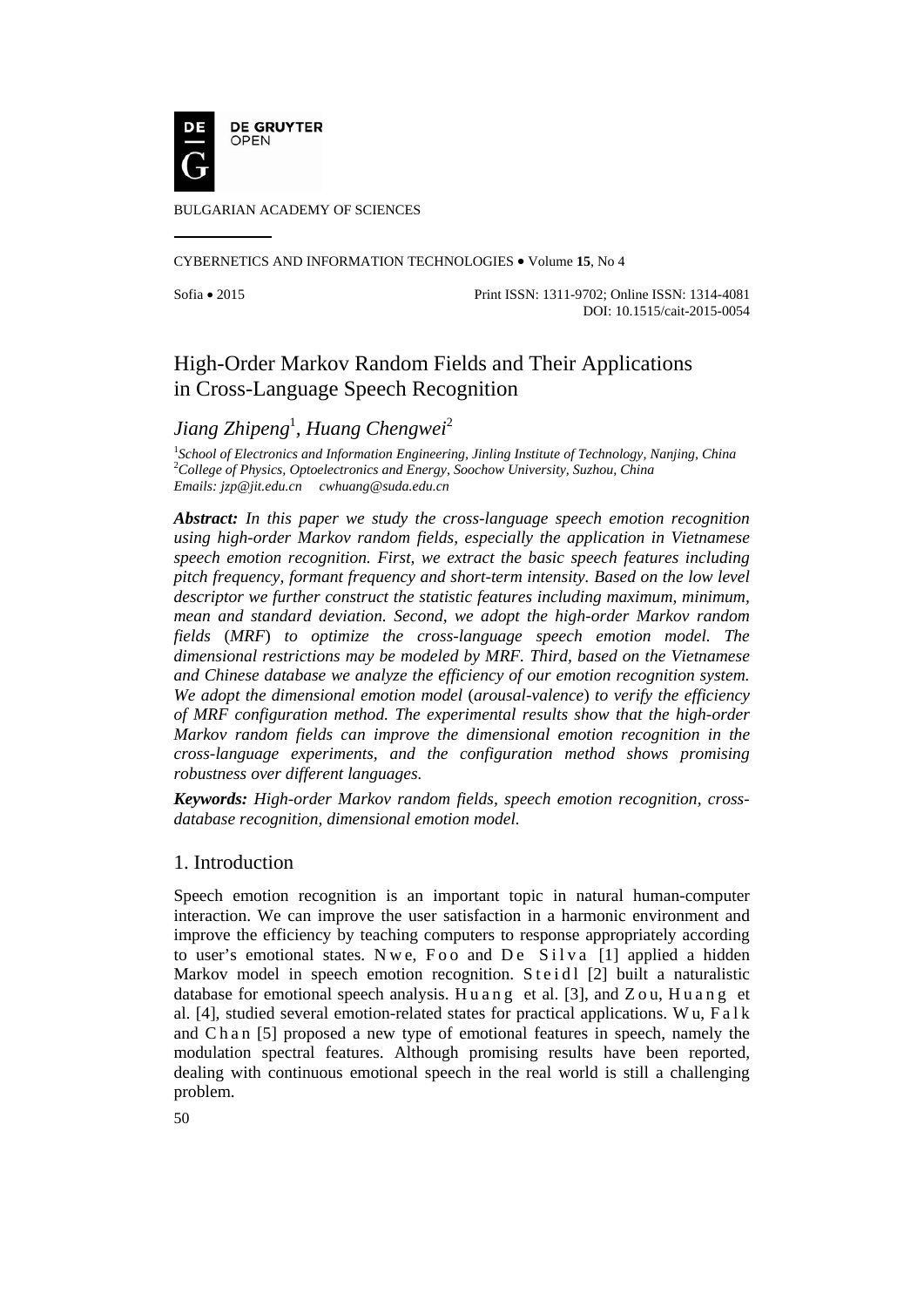Many of the previous studies have considered the context information in Automatic Speech Recognition (ASR). Ferreiros and Pardo [6] studied semicontinuous speech recognition in Spanish language, and they developed a contextual model. Their experiments show that the modeling of pausing in the speech data helps to improve the overall performance. Mohamedet and Nair [7] developed an automatic speech recognition system for continuous speech signals by combining Hidden Markov Models (HMMs) and Artificial Neural Networks (ANNs). GMM is also a popular model that has brought promising results in speech emotion re cognition [8 8-10]. Y e h et al. [1 1] studied the context information in continuous speech. In their study, an emotion radar chart was proposed for detecting emotions from continuous speech in Chinese.

In this paper we study the continuous speech emotion recognition in Chinese and Vietnamese. We first analyze the emotional features of both languages using utterance level static features. We then improve the final results by a Markov Random Fields based configuration method [12].

## 2. The database

The local databases we use for verifying the emotion recognition system are collected in our lab environment, which include the ChiNese emotional speech DataBase (CNDB) and the VietNamese emotional speech DataBase (VNDB). The speech utterances are recorded during an eliciting experiment using imaging technique, noise eliciting, video clips watching and computer games. The quality of the speech recording is checked by a large number of listeners. University students, who are native speakers of Chinese and Vietnamese language are selected to participate in the experiments. The vocal data are recorded in a quiet room with limited reverberations and noise. The microphone is single channel and close to the speaker. The statistics of the two databases are shown in Table 1.

| Table 1. A summary of the experimental databases |                |               |            |                      |  |  |  |
|--------------------------------------------------|----------------|---------------|------------|----------------------|--|--|--|
| Database                                         | Speaker number | Language type | Text types | <b>Emotion</b> types |  |  |  |
| CNDB                                             |                | Chinese       | Inf.       |                      |  |  |  |
| VNDM                                             |                | Vietnamese    | 20         |                      |  |  |  |

mental databases

Feature analysis of the emotional data is shown in the following figures. We studied the pitch frequency, the first formant frequency, the second formant frequency, the third formant frequency and the short-time energy of speech signal. As shown in Fig. 1 we can see that the extracted features can classify negative and positive emotional regions.



Fig. 1. Normalized feature distribution over positive and negative dimensions in a valence level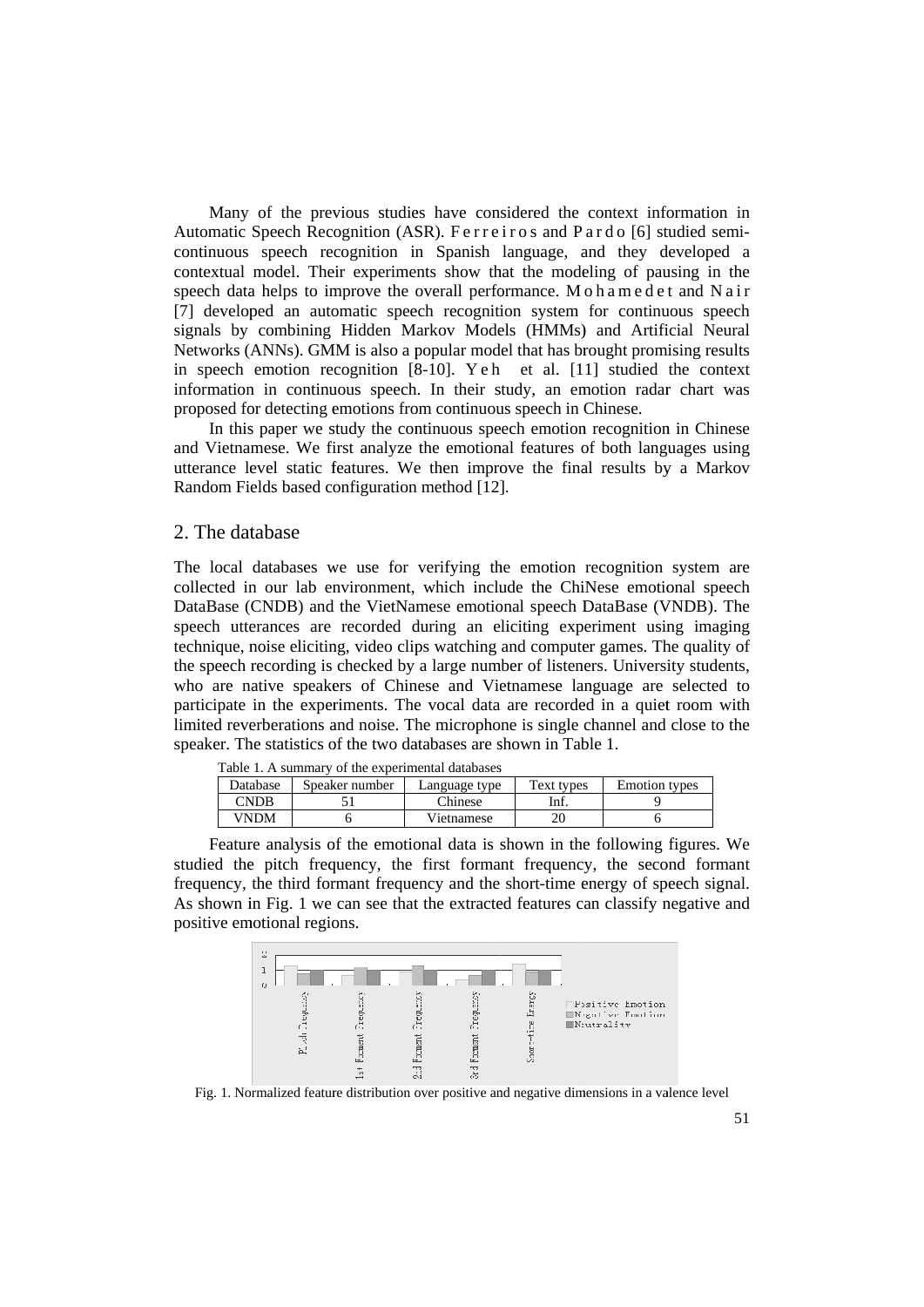### 3. Methodology

#### 3.1. Dimensional model

We adopt a dimensional model [13] for cross-language speech emotion recognition for different types of emotions. The input is an unknown speech sample. The output is the recognized arousal and valence region that can be used to verify the crosslanguage speech emotion recognition performance. A pre-learned model is trained using SVM-KNN (Support Vector Machine – K Nearest Neighbor) algorithm based on the annotated samples with arousal and valence labels. The dimensional space can be classified into different regions. The first region corresponds to the positive arousal dimension and the positive valence dimension, and we denote it as positivepositive to ease the notation. The second region corresponds to positive-negative, the third region corresponds to negative-negative, and the forth region corresponds to negative-positive. The functional layout is shown in Fig. 2.



Fig. 2. Flowchart of the dimensional recognition system

#### 3.2. The classification algorithm

In this paper we use SVM classifier to recognize the emotions based on the parameter optimization of Improved Shuffled Frog Leaping Algorithm (Im-SFLA), proposed by  $Z \, h$  a n g et al. [14].

In traditional SVM training, parameter optimization is based on empirical experiments. The performance of the corresponding classifier is not satisfactory. The experimental results show that using Cross Validation (CV) for the parameter selection in SVM training is better than using randomly selected parameters. The most commonly used CV methods include: K-fold Cross Validation, Hold-out Method and Leave-one-out Method.

Using some of the traditional searching algorithms, such as grid search, we may find the best classification rate. But the algorithm needs to search all the parameter points in the grid. When the search scale is very large, the traditional grid searching may cost a huge amount of time. However, using heuristic searching methods may decrease the computational cost and give the global optimal. We adopt the Im-SFLA for SVM parameter optimization.

We choose the inverse function as the fitness function and Radial Basis Function (RBF) as the kernel function of SVM. The penalty ratio *C* ' and the width  $\sigma$  of the RBF need to be optimized. *C* and  $\sigma$  form a 2-dimension frog individual, and the optimization methods [14] are: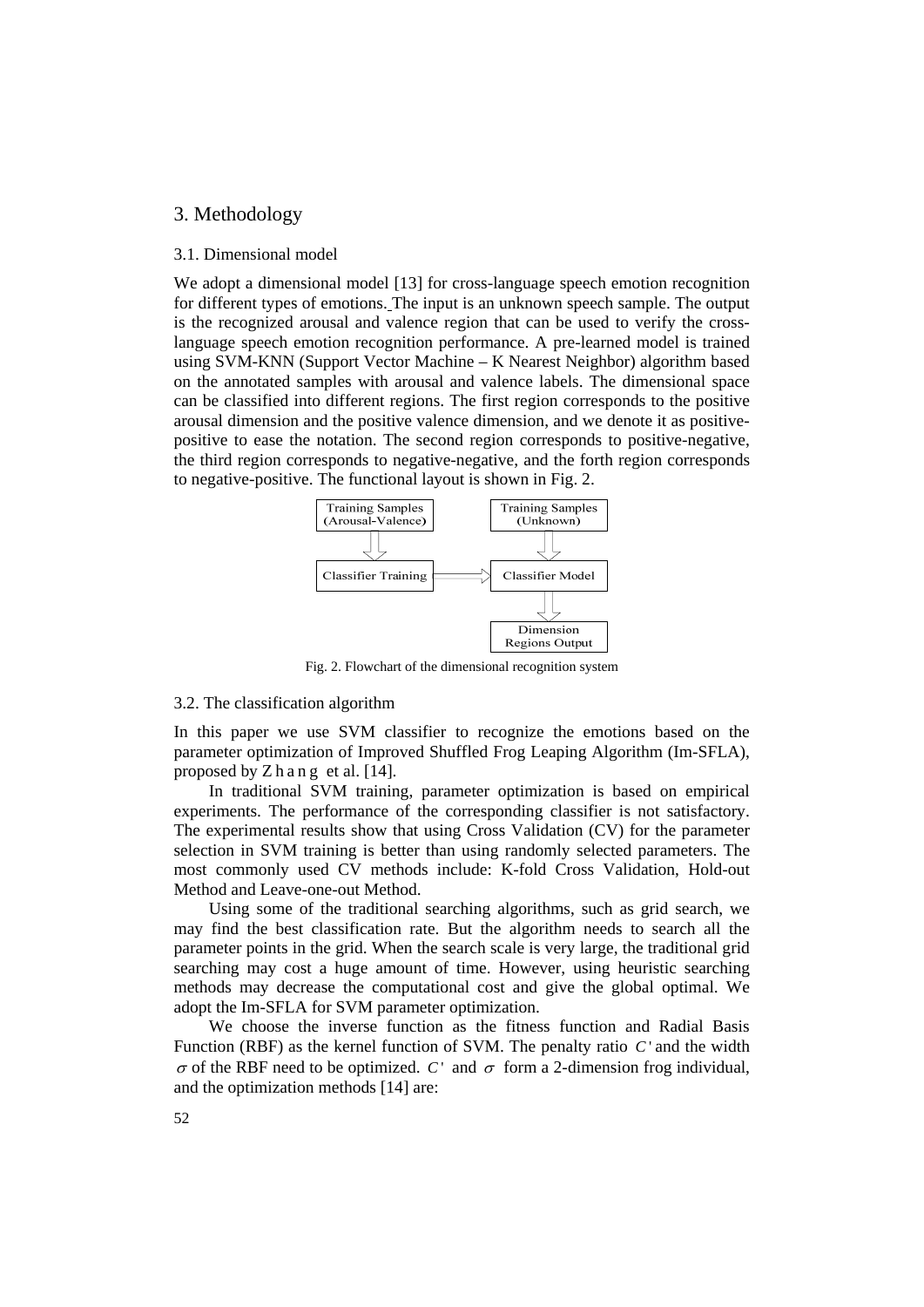**Step a.** The frog population and the value of chaotic mapping are initialized randomly. The frog individual corresponds to a value  $(C', \sigma)$ . *C* and  $\sigma$  are initialized separately as random variables from [0,  $\theta$ ] and [0,  $\delta$ ], where  $\theta$  and  $\delta$  are non-negative. The group number  $K$  in K-CV is then set to a default value and Im-SFLA algorithm is configured with initial parameters.

**Step b.** Search the optimal individual using Im-SFLA, and the fitness function of all frogsis calculated.

**Step c.** When the stopping criteria is met output the global optimal frog  $(C', \sigma)$ , where  $C'$  and  $\sigma$  are the optimized penalty ratio and width parameter of RBF kernel. Stop the iterative process when the criterion is met, otherwise go to Step b.

After finishing the parameter optimization, we may establish an Im-SFLA-SVM recognition system, its system flowchart being shown in Fig. 3.



Fig. 3. Recognition model based on Im-SFLA-SVM

#### 3.3. The configuration algorithm

In this paper we use a post configuration algorithm based on High-Order MRF configuration [15, 16], and apply it in the cross language speech emotion recognition.

Markov random field is an important machine learning algorithm. A b e n d, Harley and Kanal  $[17]$  first introduced MRF to image processing. With the development of Hammersley-Clifford theorem [18], the application of MRF in computer vision is increasingly popular. In this paper we apply the high-order MRF to the configuration in speech emotion recognition. The traditional solution to the high-order problem leads to a heavy computational cost. In this paper, we adopt the Quadratic Pseudo-Boolean Optimizer (QPBO) proposed by [16] to efficienty optimize the speech emotion recognition results.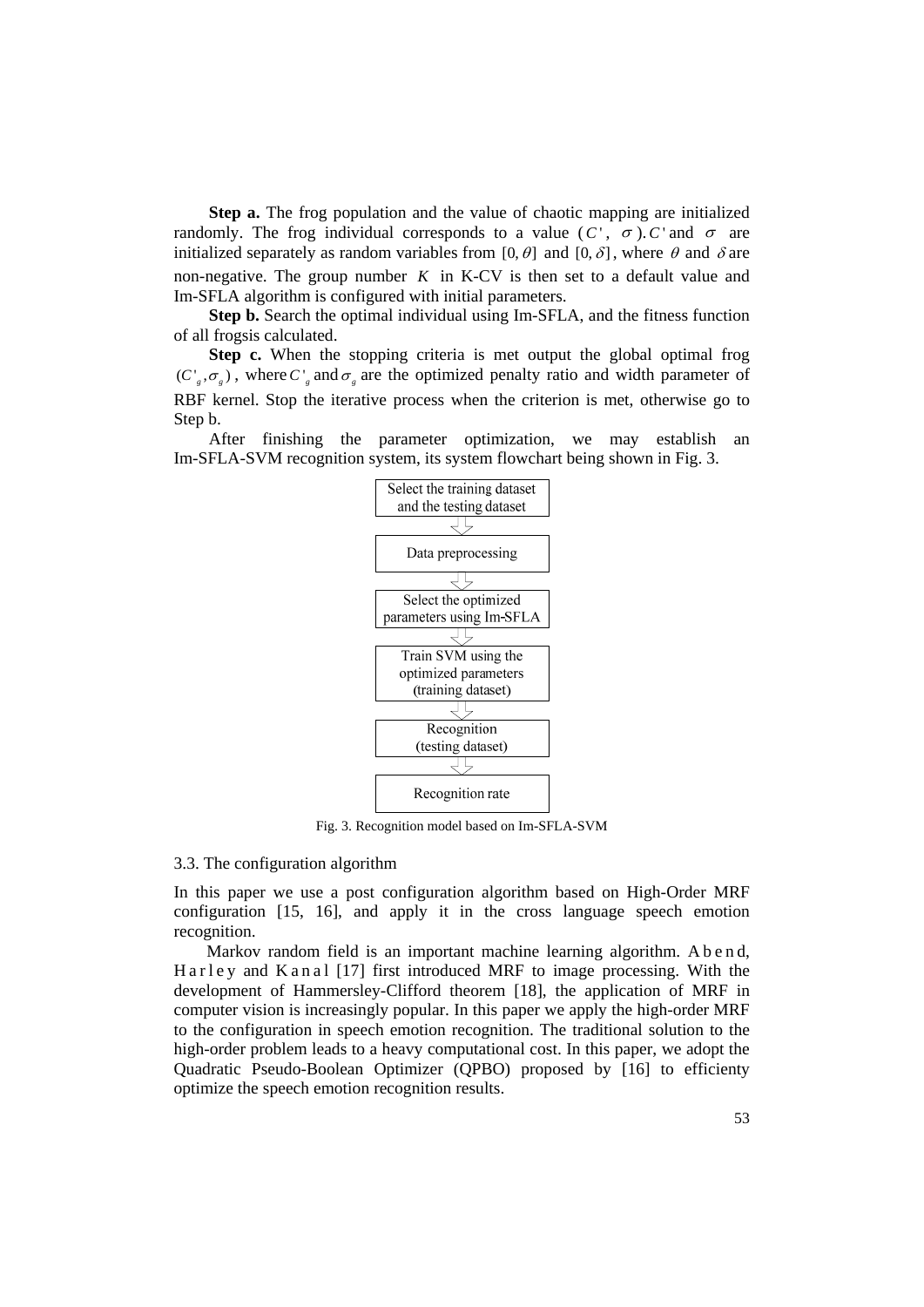QPBO is used for solving the optimization problem modeled by Markov random fields. The multi-labeling problem is converted into a binary labeling problem. QPBO[16] solves the linear programming relaxation of the target energy function by replacing binary integer constraints from {0, 1} with linear constraints from domain [0, 1]. The energy is defined by term  $e_p$ , which may represent the different order of energy, i.e. unary energy, pairwise energy. The QPBO algorithm concatenates all the energy values into a single vector *e*, and parameterize it into a normal form [16]. A directed weighted graph *G* is constructed, and for each nonzero element  $e_p$  two directed arcs are added to the graph. Then a minimum  $s$ - $t$  cut (*S*, *T*) in *G* is computed from a maximum flow, and this cut gives the final optimal solution to the relaxation. The partial labeling is [16]:

(1) 
$$
l_p = \begin{cases} 0 & \text{if } p \in S, \overline{p} \in T, \\ 1 & \text{if } p \in T, \ \overline{p} \in S, \\ \varnothing & \text{otherwise.} \end{cases}
$$

The random field can be defined as  $S = \{s_1, s_2, \dots, s_N\}$ . Each random variable *<sup>i</sup> s* can get a value in label set *E*.

If and only if a random field satisfies the following two equations, it is called a Markov random field [19]:

$$
(2) \t\t P(s) > 0 \quad \forall s \in S,
$$

(3) 
$$
P(s_i \mid s_1, s_2, \cdots s_{i-1}, s_{i+1}, \cdots, s_N) = P(s_i \mid \{s_j\} \ \forall j \in \eta_i),
$$

where  $\eta_i$  is the neighboring area of  $s_i$ .

Markov random field has a close relation to the Gibbs random field [19]. The Gibbs random field is represented as:

(4) 
$$
P(S = s) = \frac{1}{Z}e^{-U(s)/T},
$$

where  $U(s)$  is the energy function, *T* is the temperature and *Z* is a constant:

$$
Z = \sum_{s} e^{-U(s)/T}.
$$

Based on the Gibbs distribution, we can calculate the conditional probability of Markov random fields.

In the cross-language emotion recognition many factors may influence the final recognition rate and the dependency between neighboring segments may be beneficial. Since emotions can be seen as continuous variables in the dimensional space, the changes in emotions should follow a certain probability distribution. In this paper we apply the high-order MRF to the configuration of speech emotion recognition results. The context information in the continuous speech signal is considered.

First, we analyze the emotional content in the segmented level. All of the segments form the nodes (sites) of Markov Random Fields, and the possible emotion categories corresponding to a segment are the labels to this site.

During a labeling problem, a label from the label set *E* is assigned to each of the sites in *S*. Each site *s* in set *S* corresponds to a segment in and the label set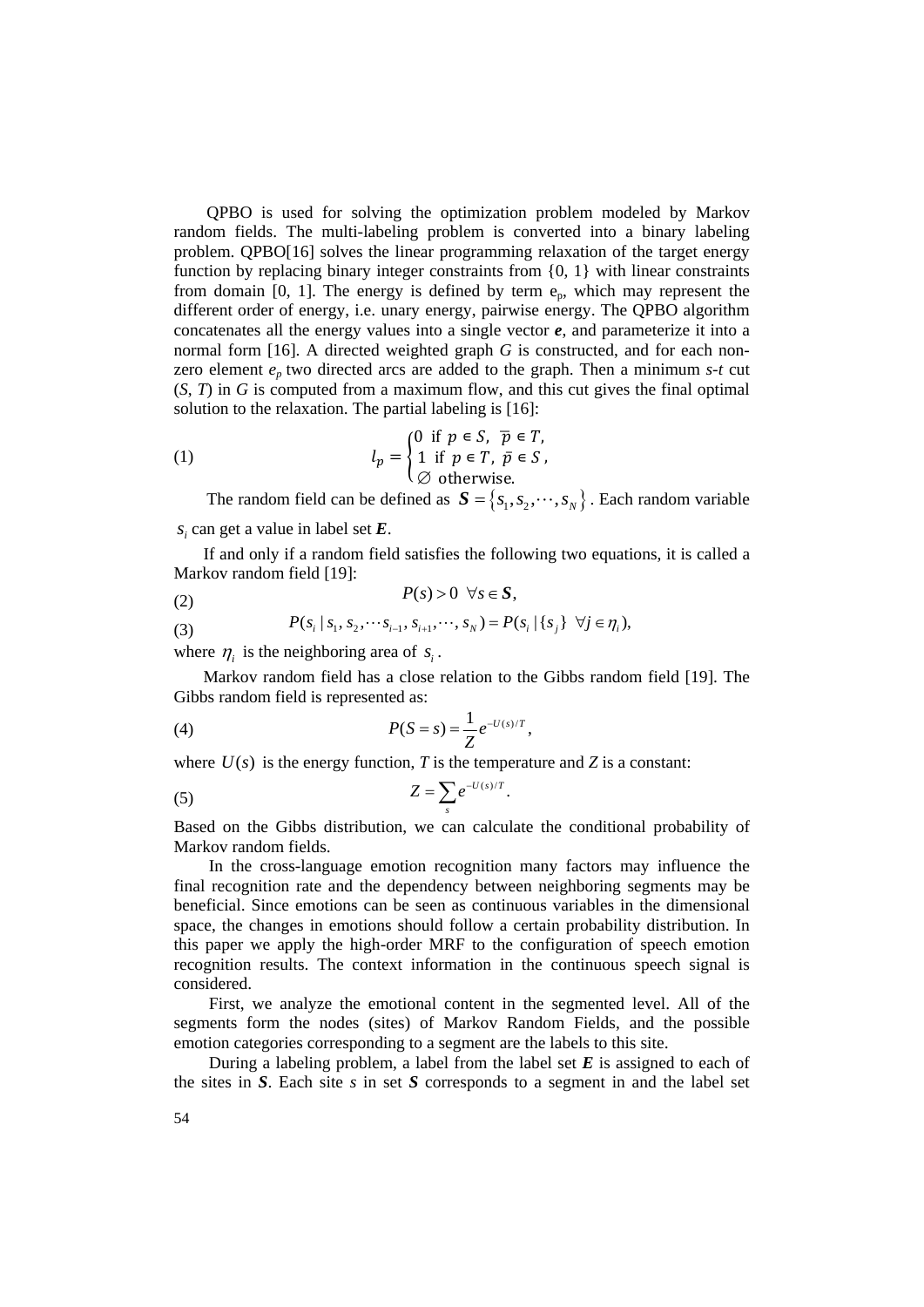consists of a number of emotions for each segment. The objective of the label assignment is to find a mapping from sites set  $S$  to emotion set  $\vec{E}$ . The configuration model of the emotion labels can be denoted as  $F$  which contains all the possible labeling.

We then adopt a high-order MRF formulation to define the configuration model. The speech emotion configuration model is fitted to the continuous speech emotion by maximizing the posterior probability of the model for the detected emotions. The energy function of the model is composed of two terms that represent the output of the classification model and distance regularization in emotion dimension model.

The distance of the labels is defined as an Euclidian distance in the arousalvalence dimensional space.

(6) 
$$
d_{t} = |e_{i} - e_{j}|_{L^{2}} = \sqrt{(\alpha_{i} - \alpha_{j})^{2} + (\nu_{i} - \nu_{j})^{2}},
$$

where *t* denotes the index of an edge between two nodes, *e* is the emotion label, *a* and *v* are the coordinates of the arousal-valence dimensional space.

In the continuous speech, the emotional states are overlapped with one and another, their emotion labels should be similar. We define the energy function as:

(7) 
$$
E(e) = \sum_{i=1}^{N} \mu_i + \alpha \sum_{i1} d_{ij} + b \sum_{i2} d_{ij},
$$

where *e* is the emotion label, *i* and *j* are the indexes of the speech segments, and *N* is the total number of segments;  $\mu$  denotes the averaged membership function of each segments; *t*1 is the lower constraint and *t*2 is the higher constraint of distances in the dimensional space. The weights of the function are denoted by *a* and *b*.

### 4. Experimental results

We carry out cross-language experiments to verify our speech emotion recognition systems on both Chinese and Vietnamese. The baseline results are shown in Tables 2 and 3. The recognition rate on Vietnamese language using Im-SFLA SVM reaches 96.5% for neutrality and has dropped to 84.1% for surprise. The features used for classifying a Vietnamese emotion are efficient. Since the data is collected in an acted way the classification task is relatively simple. We can see from Table 3 that the emotion recognition rate on the Chinese language reaches 80.5% at highest and drops to 65.4% at the lowest. This database is collected from naturalistic emotional speech, and it is relatively more difficult to classify.

We further carried out cross-language experiments using the dimensional emotional model. We mix the Vietnamese and the Chinese utterances and classify the emotions into positive and negative regions. The results are shown in Table 4. We can see that after using the high-order MRF configuration framework we may improve the recognition results. The context information in the continuous speech provides extra information for emotion detection and the configuration method is suitable for both Vietnamese and Chinese language. It is a generalized optimization framework that is not dependent on the specific language or a speaker.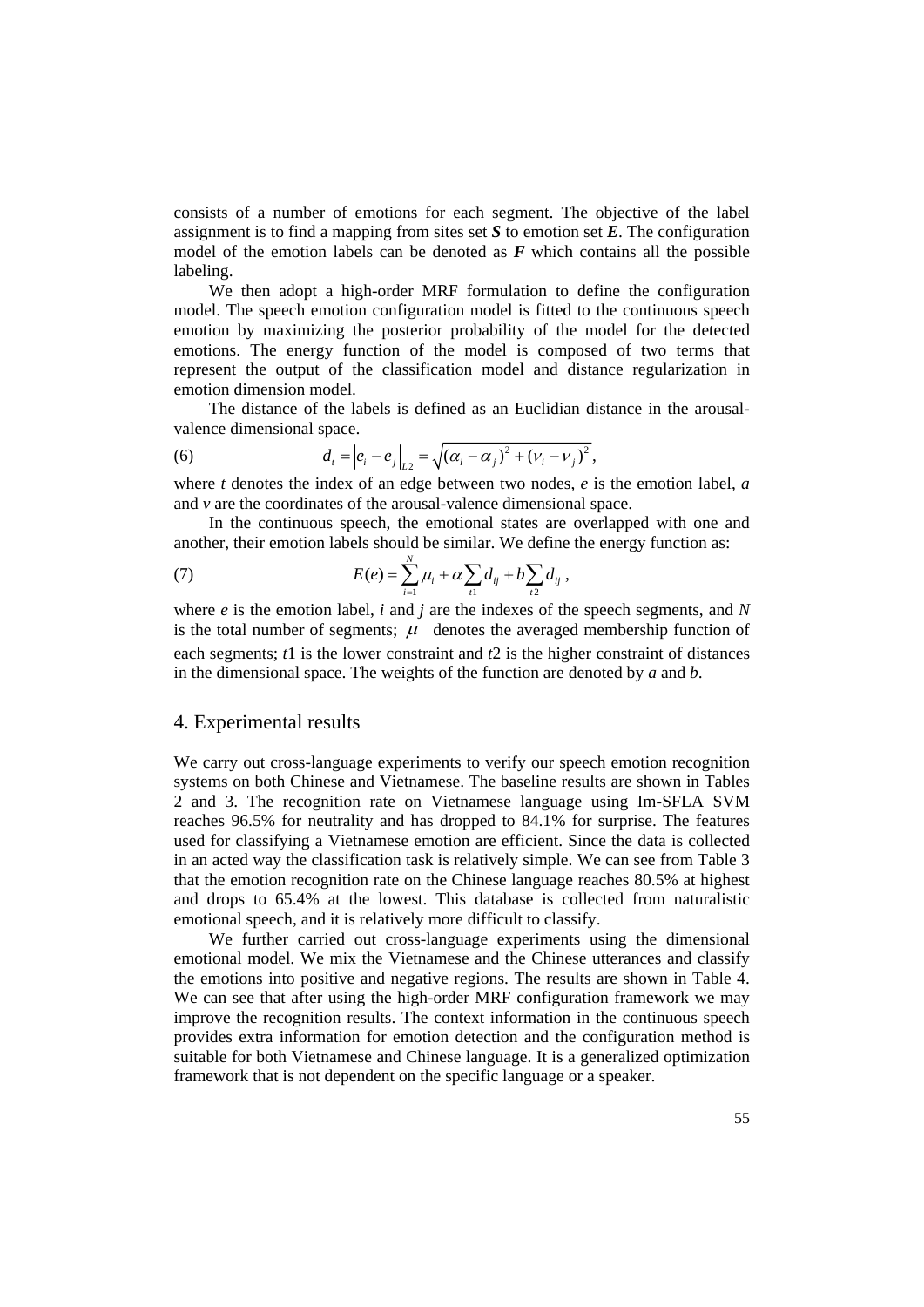Table 2. Baseline results of Vietnamese speech emotion recognition test

| Test       | Recognition rate (%) |            |         |          |       |      |  |
|------------|----------------------|------------|---------|----------|-------|------|--|
| sample     | Happiness            | Neutrality | Sadness | Surprise | Anger | Fear |  |
| Happiness  | 86.3                 |            | 1.9     | 3.2      | 4.7   | 3.8  |  |
| Neutrality | 1.1                  | 96.5       |         | 2.5      |       | 0    |  |
| Sadness    | 5.4                  | 2.9        | 77.4    | 6.7      | 4.1   | 3.5  |  |
| Surprise   | 5.5                  | 4.0        | 2.8     | 84.1     | 1.4   | 1.2  |  |
| Anger      | 4.1                  | 1.2        | 2.6     | 2.7      | 87.6  | 1.8  |  |
| Fear       | 2.7                  | 4.9        | 3.3     | 1.2.     | 2.9   | 84.9 |  |

Table 3. Baseline results of Chinese speech emotion recognition test

| Test sample | Fidget | Happy | Confident |      | Tired Neutral | Angry    | Sad      | Surprise | Fear |
|-------------|--------|-------|-----------|------|---------------|----------|----------|----------|------|
| Fidget      | 76.1   | 1.1   | 3.0       | 3.1  | 1.4           | 2.9      | 5.8      | 2.5      | 4.1  |
| Happy       | 0.2    | 74.1  | 3.5       | 2.6  | 5.8           | 3.6      | 1.8      | 3.2      | 5.2  |
| Confident   | 3.8    | 4.8   | 68.8      | 2.5  | 2.8           | 8.4      | 4.5      | 3.0      | 1.4  |
| Tired       | 5.5    | 2.0   | 4.5       | 65.4 | 9.1           | 2.1      | 4.7      | 1.1      | 5.6  |
| Neutral     | 1.5    | 6.6   | 5.1       | 7.9  | 69.7          | 1.2      | 2.5      | 2.9      | 2.6  |
| Angry       | 4.8    | 2.0   | 4.9       | 1.3  | 0.9           | 80.5     | $\theta$ | 3.2      | 2.4  |
| Sad         | 2.1    | 1.2   | 2.4       | 5.3  | 3.9           | $\Omega$ | 80.2     | 0.4      | 4.5  |
| Surprise    | 2.1    | 8.3   | 3.0       | 1.1  | 5.9           | 3.8      | 1.4      | 71.3     | 3.1  |
| Fear        | 3.5    | 0     | 1.4       | 8.8  | 3.2           | 3.3      | 9.0      | 4.9      | 65.9 |

Table 4. Cross language test results with multi-segment MRF configuration

|               | Recognition rate $(\%)$ |          |           |           |  |  |  |
|---------------|-------------------------|----------|-----------|-----------|--|--|--|
| Algorithm     | Positive-<br>Positive-  |          | Negative- | Negative- |  |  |  |
|               | Positive                | Negative | Negative  | Positive  |  |  |  |
| Baseline      | 68.2                    | 71.5     | 59.4      | 79.0      |  |  |  |
| Configuration | 74.9                    | 78.5     | 73.2      | 87.5      |  |  |  |
| Improvement   | 6.7                     | 7.0      | 14.2      | 8.5       |  |  |  |

## 5. Conclusions

In this paper we study the cross-language speech emotion recognition problem. We use both Chinese and Vietnamese speech utterance to verify our recognition system. We first analyze the basic acoustic parameters. We then adopt an improved SVM classifier to classify both emotional speeches. Finally we apply the high-order MRF configuration method to improve the recognition rate in the cross-language speech emotion recognition test. The results show that we may improve the recognition rate in a cross-language test which includes different utterances in languages. The highorder MRF optimization algorithm is robust against language changes. We will further explore the global constrains in the emotion dimensional space later.

*Acknowledgment***:** The work in this paper is funded by project of Jinling Institute of Technology 2015JYJG22 and JITN201523.

## References

- 1. N w e, T. L., S. W. F o o, L. C. D e S i l v a. Speech Emotion Recognition Using Hidden Markov Models. – Speech Communication, Vol. **41**, 2003, No 4, pp. 603-623.
- 2. S t e i d l, S. Automatic Classification of Emotion-Related User States in Spontaneous Children's Speech. Ph. D. Thesis, FAU Erlangen-Nuremberg, Logos Verlag, Berlin Germany, 2012.